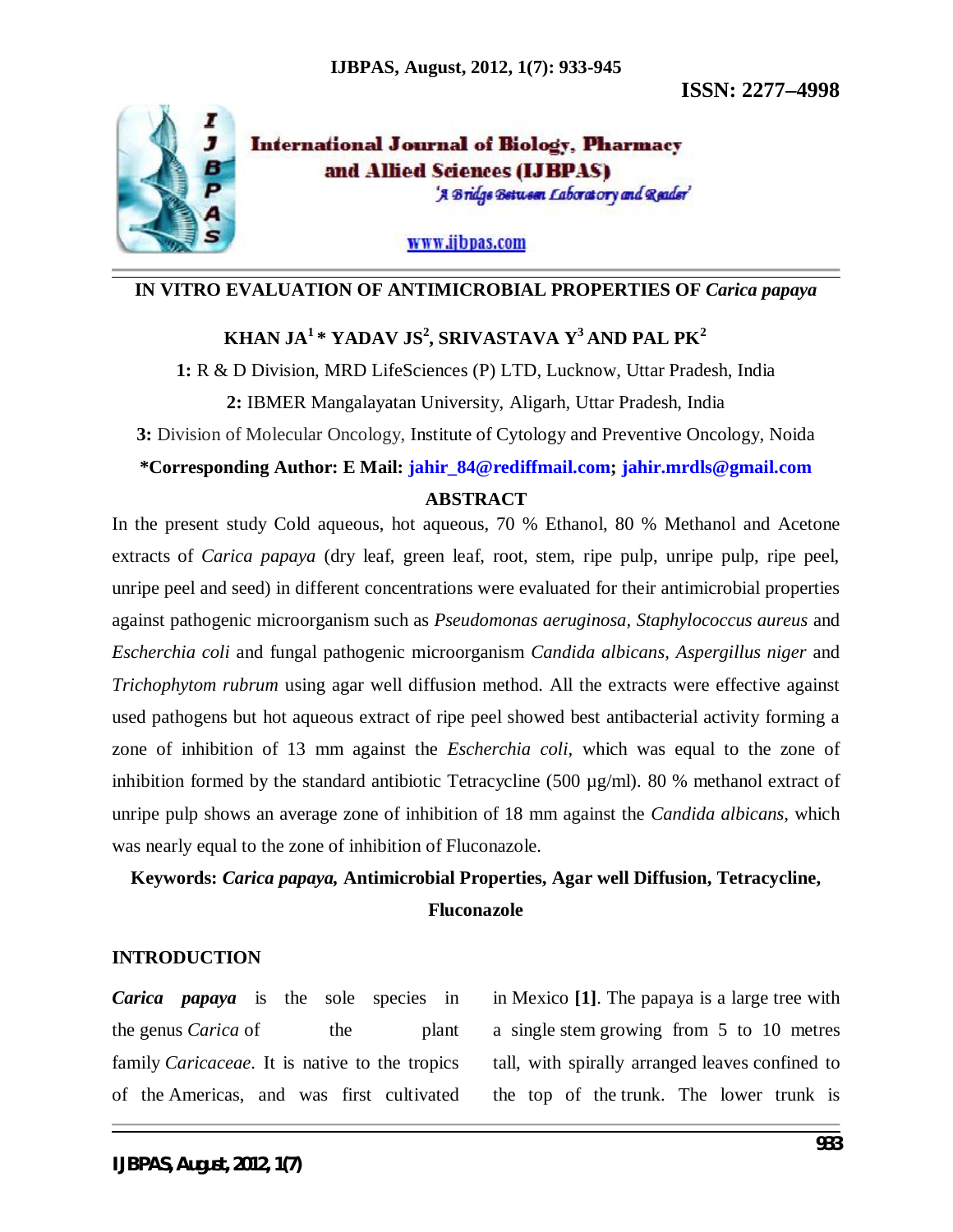conspicuously scarred where leaves and fruit were borne. The leaves are large, 50–70 centimetres diameter. The flowers are similar in shape to the flowers of the *Plumeria*, but are much smaller and wax-like. They appear on the axils of the leaves, maturing into the large 15–45 centimetres long. Papaya fruit is a rich source of nutrients such as provitamin A carotenoids, vitamin C, vitamin B complex, dietary minerals and dietary fibre. Papaya skin, pulp and seeds also contain a variety of phytochemicals, including natural phenols. Danielone is a phytoalexin found in the papaya fruit and showed high antifungal activity against *Colletotrichum gloesporioides*, **[2]** pathogenic fungus of papaya. The black seeds of the papaya are edible and have a sharp, spicy taste. They are sometimes ground and used as a substitute for black pepper. Papaya leaves are made into tea as a treatment for malaria.

| Table 1: Classification of Carica papaya |  |  |
|------------------------------------------|--|--|
|------------------------------------------|--|--|

| Kingdom        | <b>Plantae</b>     |
|----------------|--------------------|
| Order          | <b>Brassicales</b> |
| Family         | Annonaceae         |
| <b>Genus</b>   | Carica             |
| <b>Species</b> | Carica papaya      |

Herbalism is the study and use of medicinal properties of plants and plant extracts. Herbalism is also known as botanical medicine, medical herbalism, herbal medicine, herbology, herblore, and

phytotherapy. The scope of herbal medicine is sometimes extended to include fungal and bee products, as well as minerals, shells and certain animal parts. Pharmacognosy is the study of medicines derived from natural sources. The use and over use of synthetic antibiotics has led to increase in drug resistance bacteria. Prescription antibiotics tend to wipe out good and bad bacteria, so that the immunity of the body decreases. Natural/Herbal antibiotics are "smart" in a way that typical antibiotics are not. Natural/Herbal antibiotics have no side effects on the human body. Demand for medicinal plant is increasing in both developing and developed countries due to growing recognition of natural products, being non-norcotic, having no side-effect, easily available at the affordable price and sometime the only source of health care available to the poor **[3]**.

Looking at the importance of herbal antimicrobials and having an idea of antimicrobial nature of *Carica papaya* as has been reported by **[4, 5]** the present study was designed in order to decipher the antimicrobial properties of *Carica papaya* with following objectives in mind:

• Collection of plant samples [Leaves] (green and dry), stem, root, fruit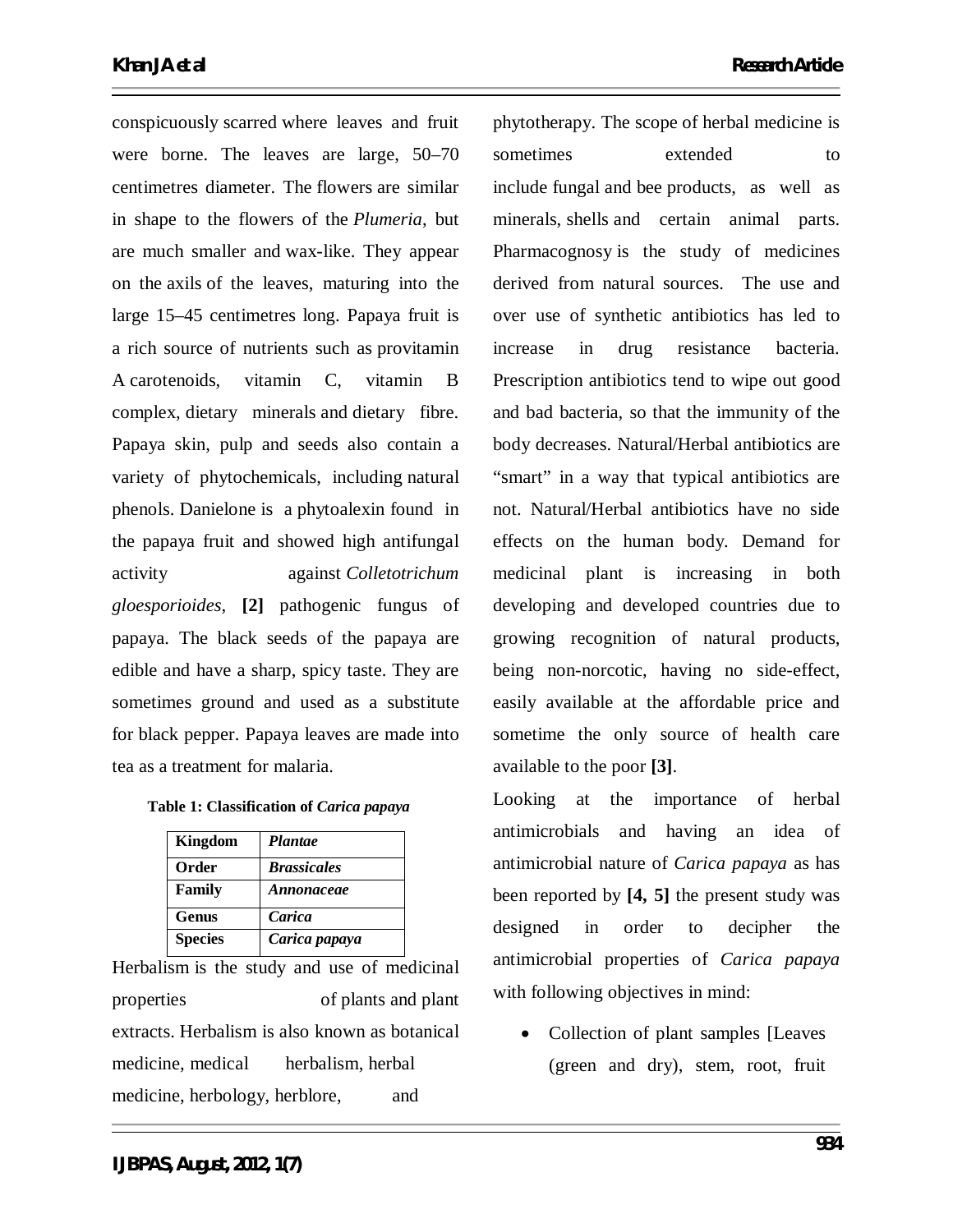(ripe and unripe), peel (ripe and unripe) and seeds].

- Collection of pathogens against which activity was to be checked. [Bacterial pathogens (*Escherichia coli, Staphylococcus aureus, Pseudomonas aeruginosa*) and Fungal pathogen (*Aspergilus niger, Candita albicans, Trichophyton rubrum*).
- Extraction of antimicrobial components (secondary metabolites) using solvent extraction procedure.
- Assessment of antibacterial and antifungal properties of extracted metabolites.

# **MATERIALS AND METHODS**

# **Plant Samples**

*Carica-papaya* leaves (green and dry), stem, root, fruit (ripe and unripe), peel (ripe and unripe) and seeds were collected from various places in Lucknow after proper identification by the experts at **MRD LifeSciences, Lucknow**. Samples were washed with tap water and later with distilled water, sun dried and ground into powder by the help of a grinder.

# **Pathogens**

Bacterial and Fungal pathogens available at **MRD LifeSciences (P) Ltd., Lucknow,** availed from IMTECH, Chandigarh were subcultured and used throughout the study.

### **Preparation of Plant Extracts**

Leaves (green and dry), stem, root, fruit (ripe and unripe), peel (ripe and unripe), seeds of *Carica papaya* were used for extraction of antimicrobial components by using solvents such as cold aqueous, hot aqueous, 70 % ethanol, 80% methanol, Acetone. 4 gm of powdered samples were soaked in 40 ml of Distilled water, 70% ethanol, 80% methanol, Acetone. Containers were kept in dark for 3-5 days. The solutions were filtered and left in hot air oven at 50ºC till the extract got dried. The amounts of dried metabolites obtained from all extracts were dissolved in Dimethyle sulfoxide (DMSO) making extracts of different concentrations as shown in **Table 2**. For hot water extraction 4 gm powdered sample was added to 40 ml of hot water and kept in water bath at 85°C for 2 hours, solution was filtered and left in hot air oven for drying.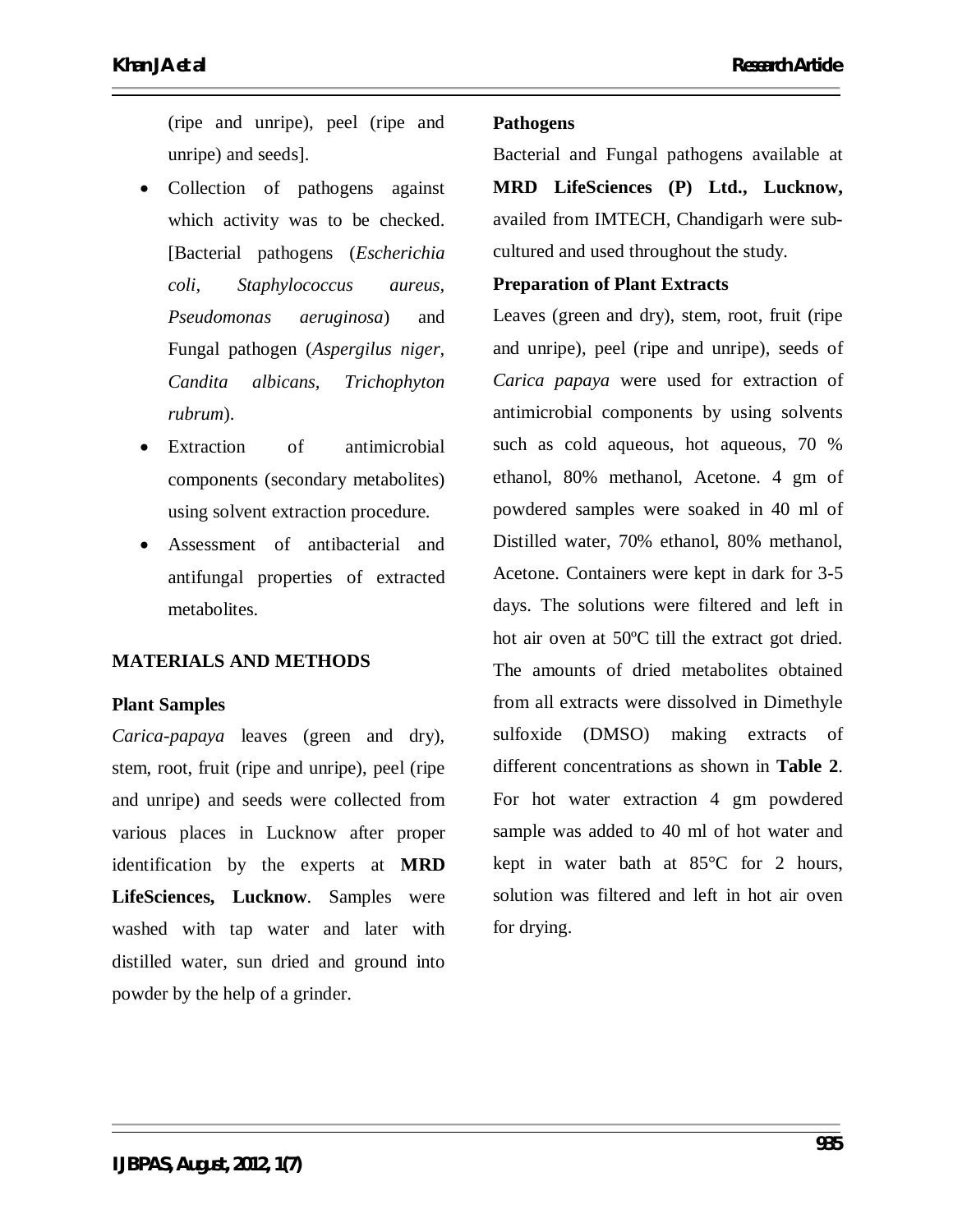| <b>S. No</b>      | <b>Sample</b>       | <b>Solvent</b>      | Weight of  | Weight of $P.P. +$ | Weight of         | <b>DMSO</b>       | Concentration     |
|-------------------|---------------------|---------------------|------------|--------------------|-------------------|-------------------|-------------------|
|                   |                     |                     | Empty P.P. | <b>Metabolites</b> | <b>Metabolite</b> | (ml)              | (gm/ml)           |
|                   |                     |                     | (gm)       | (gm)               | (gm)              |                   |                   |
| 1.                | <b>Dry</b> leaves   | <b>Cold aqueous</b> | 30.32      | 30.51              | 0.19              | 0.48              | 0.39              |
| $\overline{2}$ .  | <b>Dry</b> leaves   | <b>Hot aqueous</b>  | 27.03      | 27.16              | 0.13              | 0.36              | 0.36              |
| $\overline{3}$ .  | Dry leaves          | $70\%$ Ethanol      | 27.87      | 28.15              | 0.28              | 0.66              | $\overline{0.42}$ |
| $\overline{4}$ .  | Dry leaves          | 80% Methanol        | 32.37      | 32.63              | 0.31              | 0.72              | 0.43              |
| $\overline{5}$ .  | <b>Dry</b> leaves   | <b>Acetone</b>      | 27.28      | 27.44              | $\overline{0.16}$ | 0.42              | 0.38              |
| 6.                | <b>Green leaves</b> | <b>Cold aqueous</b> | 27.25      | 27.76              | 0.51              | 1.2               | 0.42              |
| $\overline{7}$ .  | <b>Green leaves</b> | <b>Hot aqueous</b>  | 29.35      | 29.59              | 0.24              | 0.58              | 0.41              |
| 8.                | <b>Green leaves</b> | 70% Ethanol         | 27.89      | 28.21              | 0.32              | 0.74              | 0.43              |
| $\overline{9}$ .  | <b>Green leaves</b> | 80% Methanol        | 27.99      | 28.26              | 0.27              | 0.54              | 0.50              |
| 10.               | <b>Green leaves</b> | <b>Acetone</b>      | 29.35      | 29.59              | 0.24              | 0.48              | 0.50              |
| 11.               | <b>Stem</b>         | <b>Cold aqueous</b> | 29.79      | 29.89              | 0.10              | 0.30              | 0.33              |
| $\overline{12}$ . | <b>Stem</b>         | <b>Hot aqueous</b>  | 29.21      | 29.35              | 0.14              | 0.38              | 0.36              |
| 13.               | <b>Stem</b>         | 70% Ethanol         | 29.94      | 30.09              | 0.15              | 0.30              | 0.50              |
| 14.               | <b>Stem</b>         | 80% Methanol        | 29.93      | 30.07              | 0.14              | 0.28              | 0.50              |
| $\overline{15}$ . | <b>Stem</b>         | <b>Acetone</b>      | 29.35      | 29.36              | $\overline{0.01}$ | 0.12              | $\overline{0.08}$ |
| $\overline{16}$ . | <b>Root</b>         | Cold aqueous        | 32.72      | 32.80              | $\overline{0.08}$ | 0.26              | 0.30              |
| $\overline{17}$ . | <b>Root</b>         | <b>Hot aqueous</b>  | 32.49      | 32.51              | $\overline{0.02}$ | 0.14              | 0.14              |
| 18.               | <b>Root</b>         | 70% Ethanol         | 27.86      | 27.90              | 0.04              | 0.18              | 0.22              |
| 19.               | <b>Root</b>         | 80% Methanol        | 32.50      | 32.54              | $\overline{0.04}$ | 0.18              | 0.22              |
| $\overline{20}$ . | <b>Root</b>         | <b>Acetone</b>      | 27.89      | 27.90              | $\overline{0.01}$ | 0.12              | $\overline{0.08}$ |
| 21.               | Ripe pulp           | <b>Cold aqueous</b> | 28.23      | 28.32              | $\overline{0.09}$ | 0.28              | 0.32              |
| $\overline{22}$ . | Ripe pulp           | <b>Hot aqueous</b>  | 27.25      | 27.76              | 0.51              | $\overline{1.2}$  | 0.42              |
| 23.               | Ripe pulp           | 70% Ethanol         | 32.35      | 34.11              | 1.76              | 3.5               | 0.50              |
| $\overline{24}$ . | Ripe pulp           | $80%$ Methanol      | 32.50      | 32.54              | 0.04              | 0.18              | 0.22              |
| 25.               | Ripe pulp           | <b>Acetone</b>      | 27.99      | 28.04              | 0.05              | 0.10              | 0.50              |
| $\overline{26}$ . | <b>Ripe peel</b>    | <b>Cold aqueous</b> | 31.62      | 32.05              | 0.43              | 0.86              | 0.50              |
| 27.               | <b>Ripe peel</b>    | <b>Hot aqueous</b>  | 29.46      | 29.82              | 0.36              | 0.82              | 0.43              |
| 28.               | <b>Ripe peel</b>    | 70% Ethanol         | 32.35      | 32.82              | 0.47              | 0.94              | 0.50              |
| $\overline{29}$ . | <b>Ripe peel</b>    | 80% Methanol        | 28.33      | 28.69              | 0.36              | 0.72              | 0.50              |
| 30.               | <b>Ripe peel</b>    | <b>Acetone</b>      | 27.86      | 27.91              | 0.05              | $\overline{0.10}$ | 0.50              |
| $\overline{31}$ . | <b>Seed</b>         | <b>Cold aqueous</b> | 30.03      | 30.14              | $\overline{0.11}$ | 0.40              | $\overline{0.27}$ |
| $\overline{32}$ . | <b>Seed</b>         | $70%$ Ethanol       | 29.82      | 29.94              | $\overline{0.12}$ | 0.24              | $\overline{0.50}$ |
| 33.               | <b>Seed</b>         | 80% Methanol        | 32.72      | 32.80              | 0.08              | 0.36              | 0.22              |
| $\overline{34.}$  | Unripe pulp         | <b>Cold aqueous</b> | 27.84      | 28.00              | 0.16              | 0.32              | 0.50              |
| $\overline{35}$ . | Unripe pulp         | 70% Ethanol         | 30.91      | 31.20              | 0.29              | 0.58              | 0.50              |
| 36.               | Unripe pulp         | 80% Methanol        | 30.42      | 30.69              | 0.27              | 0.54              | 0.50              |
| $\overline{37}$ . | <b>Unripe peel</b>  | <b>Cold aqueous</b> | 30.93      | 31.09              | $\overline{0.16}$ | 0.32              | 0.50              |
| 38.               | <b>Unripe peel</b>  | 70% Ethanol         | 28.42      | 28.77              | 0.35              | 0.70              | 0.50              |
| $\overline{39.}$  | <b>Unripe peel</b>  | $80%$ Methanol      | 29.92      | 30.37              | 0.45              | 1.00              | 0.45              |

# **Table 2: Different Concentrations of Extracts**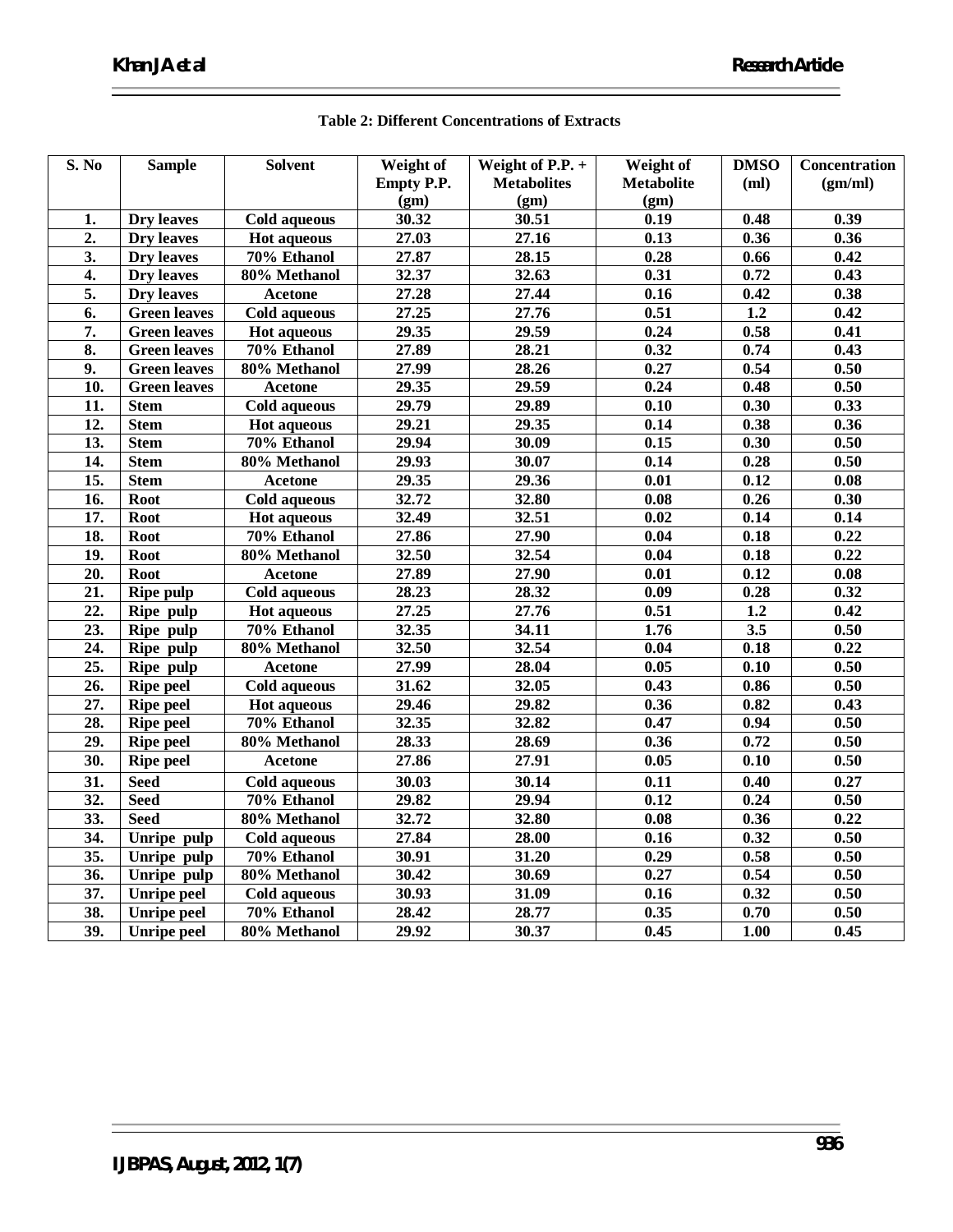# **Antibiogram Analysis of Extracts Antibacterial Properties**

For assessment of antibacterial properties of extract, after solidification of nutrient agar plates 25 µl Bacterial pathogens were spread on respective plates and wells of 8 mm diameter were bored by the help of sterile borer. 50 µl of antimicrobial extract, autoclaved DMSO and standard antibiotic tetracycline (0.5mg/ml) were loaded into the wells. Plates were incubated at 37 ºC for 24 hrs, and observed for Zone of inhibition.

# **Antifungal Properties**

For assessment of antifungal properties of extracts, after solidification of potato dextrose agar plates 25 µl fungal pathogens were spread on respective plates and wells of 8 mm diameter were bored by the help of sterile borer. 50 ul of antimicrobial extract, autoclaved DMSO and standard antifungal drug Fluconazole (5 mg/ml).were loaded into the wells. Plates were incubated at 37 ºC for 24 hrs, and observed for Zone of inhibition.

# **RESULTS**

# **Antibacterial Properties**

All the extracts were assessed for their antibacterial properties by agar well diffusion method, results of the same can be seen in the **Table 3-11** below.

| <b>SAMPLES</b>      | ZONE OF INHIBITION (In mm) |                  |         |  |
|---------------------|----------------------------|------------------|---------|--|
|                     | P. aeruginosa              | <i>S. aureus</i> | E. coli |  |
| <b>Aqueous</b>      | 00                         | $\bf{00}$        | 00      |  |
| <b>Hot aqueous</b>  | 13                         | 12               | 12      |  |
| 70% Ethanol         | 00                         | $\bf{00}$        | 12      |  |
| 80% Methanol        | 15                         | 15               | 17      |  |
| Acetone             | 13                         | 13               | 13      |  |
| <b>TETRACYCLINE</b> | 27                         | 29               | 28      |  |

### **Table 3: Antibacterial Properties of Dried Leaves Extracts**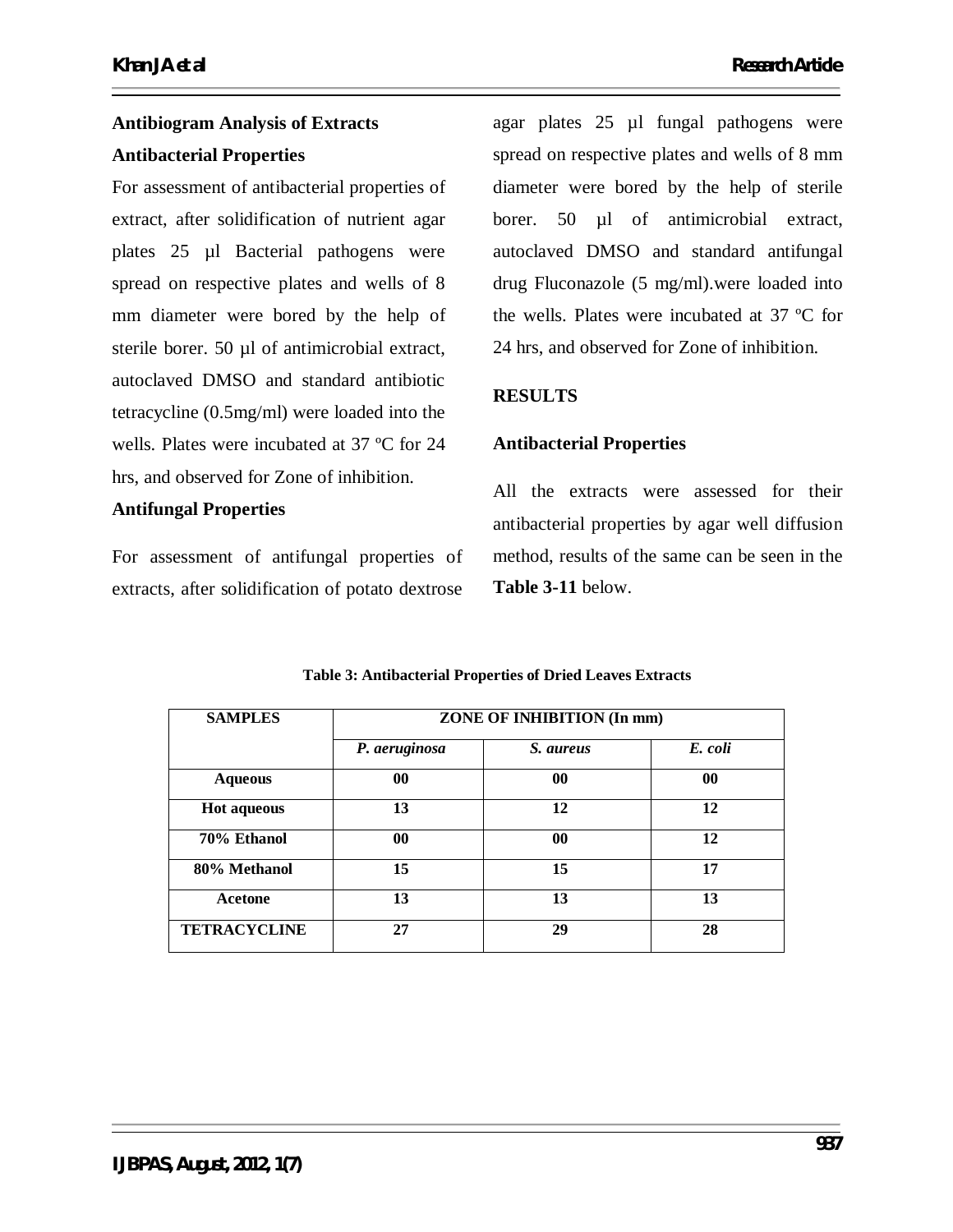| <b>SAMPLES</b>      | ZONE OF INHIBITION (In mm) |           |                |
|---------------------|----------------------------|-----------|----------------|
|                     | P. aeruginosa              | S. aureus | E. coli        |
| <b>Aqueous</b>      | $\bf{00}$                  | $\bf{00}$ | 12             |
| <b>Hot aqueous</b>  | 00                         | $\bf{00}$ | 00             |
| 70% Ethanol         | $\bf{00}$                  | $\bf{00}$ | $\bf{00}$      |
| 80% Methanol        | $\bf{00}$                  | $\bf{00}$ | 00             |
| Acetone             | 0 <sub>0</sub>             | $\bf{00}$ | 0 <sub>0</sub> |
| <b>TETRACYCLINE</b> | 27                         | 29        | 28             |

### **Table 4: Antibacterial Properties of Green Leaves Extracts**

### **Table 5: Antibacterial Properties of Stem Extracts**

| <b>SAMPLES</b>      | ZONE OF INHIBITION (In mm) |           |         |
|---------------------|----------------------------|-----------|---------|
|                     | P. aeruginosa              | S. aureus | E. coli |
| <b>Aqueous</b>      | 00                         | 12        | 00      |
| <b>Hot aqueous</b>  | 16                         | 16        | 15      |
| 70% Ethanol         | 20                         | 28        | 20      |
| 80% Methanol        | 18                         | 24        | 20      |
| Acetone             | 12                         | 00        | 00      |
| <b>TETRACYCLINE</b> | 27                         | 29        | 28      |

# **Table 6: Antibacterial Properties of Root Extracts**

| <b>SAMPLES</b>      |               | ZONE OF INHIBITION (In mm) |         |  |
|---------------------|---------------|----------------------------|---------|--|
|                     | P. aeruginosa | S. aureus                  | E. coli |  |
| <b>Aqueous</b>      | 13            | 11                         | 00      |  |
| <b>Hot aqueous</b>  | 00            | 00                         | 00      |  |
| 70% Ethanol         | 00            | $\bf{00}$                  | 00      |  |
| 80% Methanol        | 00            | $\bf{00}$                  | 00      |  |
| Acetone             | 12            | $\bf{00}$                  | 00      |  |
| <b>TETRACYCLINE</b> | 27            | 29                         | 28      |  |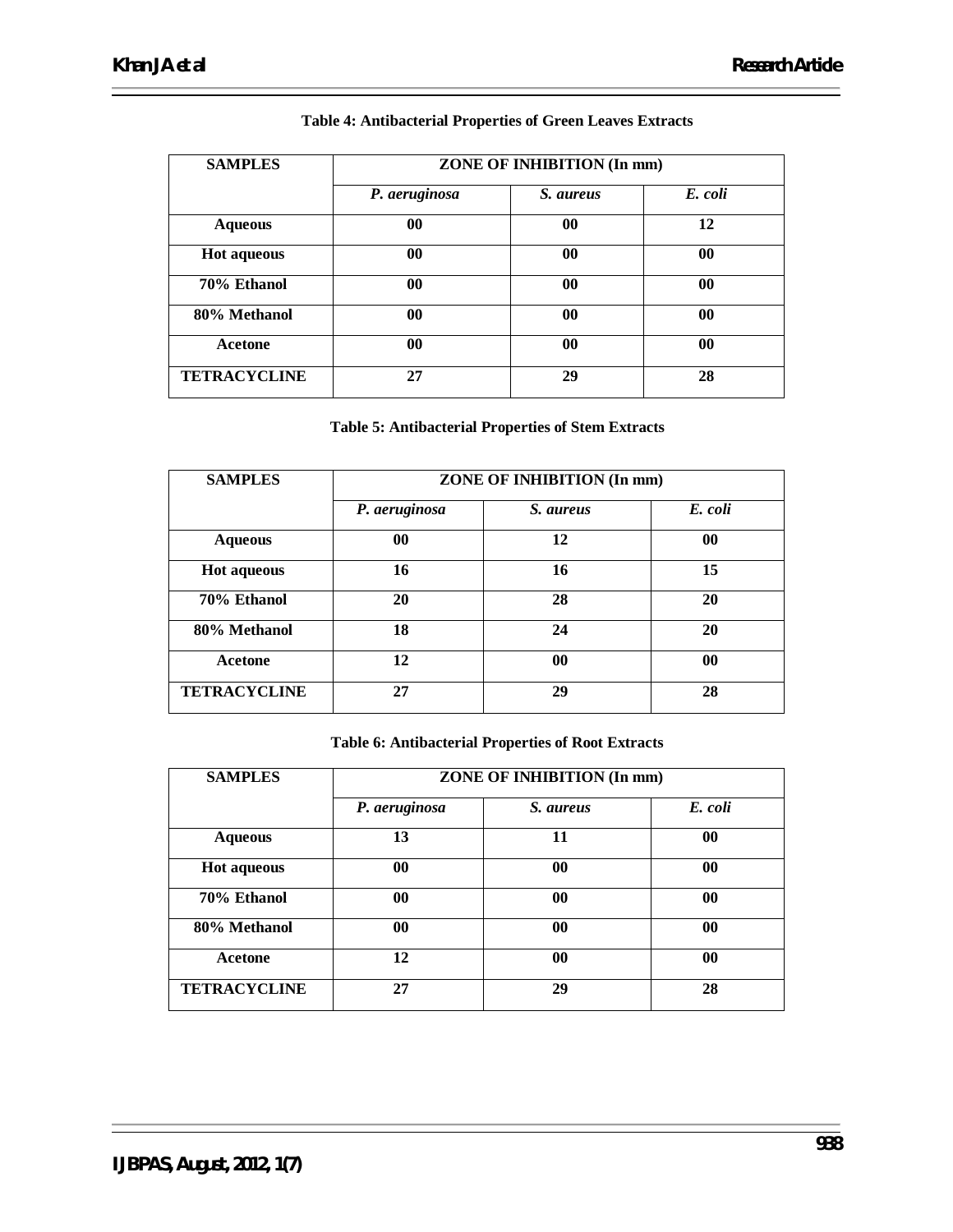| <b>SAMPLES</b>      | ZONE OF INHIBITION (In mm) |           |           |
|---------------------|----------------------------|-----------|-----------|
|                     | P. aeruginosa              | S. aureus | E. coli   |
| <b>Aqueous</b>      | 00                         | 00        | $\bf{00}$ |
| <b>Hot aqueous</b>  | 00                         | 00        | $\bf{00}$ |
| 70% Ethanol         | 00                         | $\bf{00}$ | $\bf{00}$ |
| 80% Methanol        | 11                         | $\bf{00}$ | $\bf{00}$ |
| <b>Acetone</b>      | 12                         | $\bf{00}$ | $\bf{00}$ |
| <b>TETRACYCLINE</b> | 27                         | 29        | 28        |

### **Table 7: Antibacterial Properties of Ripened Pulp Extracts**

### **Table 8: Antibacterial Properties of Unripened Pulp Extracts**

| <b>SAMPLES</b>      | ZONE OF INHIBITION (In mm) |           |         |  |
|---------------------|----------------------------|-----------|---------|--|
|                     | P. aeruginosa              | S. aureus | E. coli |  |
| <b>Aqueous</b>      | 15                         | 00        | 00      |  |
| 70% Ethanol         | 12                         | 12        | 10      |  |
| 80% Methanol        | 13                         | 13        | 11      |  |
| <b>TETRACYCLINE</b> | 27                         | 29        | 28      |  |

#### **Table 9: Antibacterial Properties of Ripened Peels Extracts**

| <b>SAMPLES</b>      | ZONE OF INHIBITION (In mm) |           |           |
|---------------------|----------------------------|-----------|-----------|
|                     | P. aeruginosa              | S. aureus | E. coli   |
| <b>Aqueous</b>      | 12                         | $\bf{00}$ | $\bf{00}$ |
| <b>Hot aqueous</b>  | 12                         | $\bf{00}$ | 13        |
| 70% Ethanol         | 13                         | 11        | 12        |
| 80% Methanol        | $\bf{00}$                  | 12        | 12        |
| <b>Acetone</b>      | 12                         | 12        | $\bf{00}$ |
| <b>TETRACYCLINE</b> | 27                         | 29        | 28        |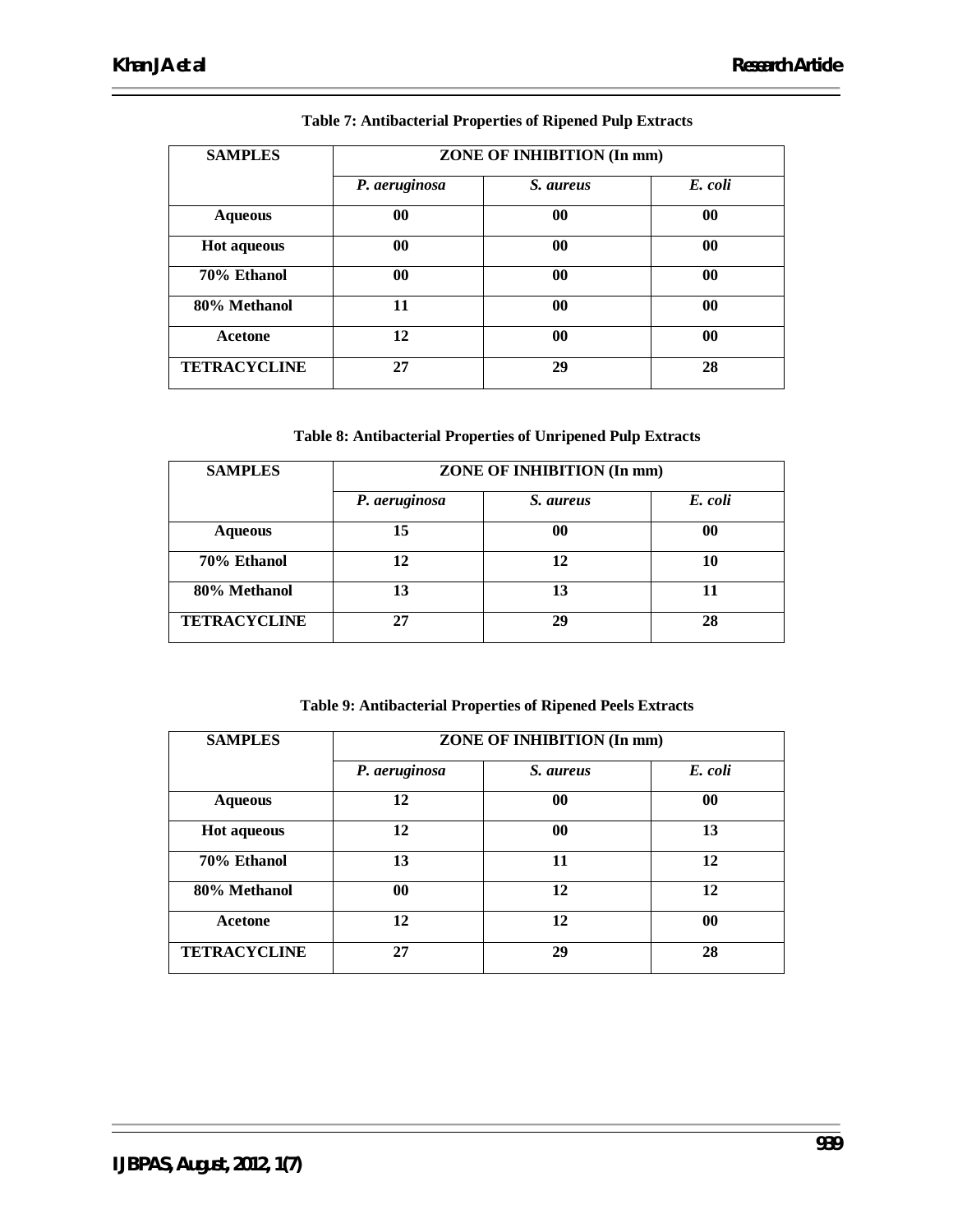| <b>SAMPLES</b>      | ZONE OF INHIBITION (In mm) |           |         |  |
|---------------------|----------------------------|-----------|---------|--|
|                     | P. aeruginosa              | S. aureus | E. coli |  |
| <b>Aqueous</b>      | 00                         | 00        | 12      |  |
| 70% Ethanol         | 00                         | 12        | 00      |  |
| 80% Methanol        | 13                         | 13        | 12      |  |
| <b>TETRACYCLINE</b> | 27                         | 29        | 28      |  |

### **Table 10: Antibacterial Properties of Unripened Peel Extracts**

**Table 11: Antibacterial Properties of Seeds Extracts**

| <b>SAMPLES</b>      | ZONE OF INHIBITION (In mm) |           |         |
|---------------------|----------------------------|-----------|---------|
|                     | P. aeruginosa              | S. aureus | E. coli |
| <b>Aqueous</b>      | 12                         | 00        | 00      |
| 70% Ethanol         | 00                         | 00        | 00      |
| 80% Methanol        | 13                         | 12        | 14      |
| <b>TETRACYCLINE</b> | 27                         | 29        | 28      |

# **Antifungal Properties**

All the extracts were assessed for their antifungal properties by agar well diffusion method, results of the same can be seen in the **Table 12-20** below.

| <b>SAMPLES</b>     | ZONE OF INHIBITION (In mm) |             |           |
|--------------------|----------------------------|-------------|-----------|
|                    | A. niger                   | C. albicans | T. rubrum |
| <b>Aqueous</b>     | 00                         | $\bf{00}$   | 12        |
| <b>Hot aqueous</b> | 00                         | $\bf{00}$   | 00        |
| 70% Ethanol        | 00                         | 12          | $\bf{00}$ |
| 80% Methanol       | 12                         | $\bf{00}$   | 00        |
| Acetone            | 00                         | 00          | $\bf{00}$ |
| <b>FLUCONAZOLE</b> | 27                         | 34          | 32        |

**Table 12: Antifungal Properties of Dried Leaves Extracts**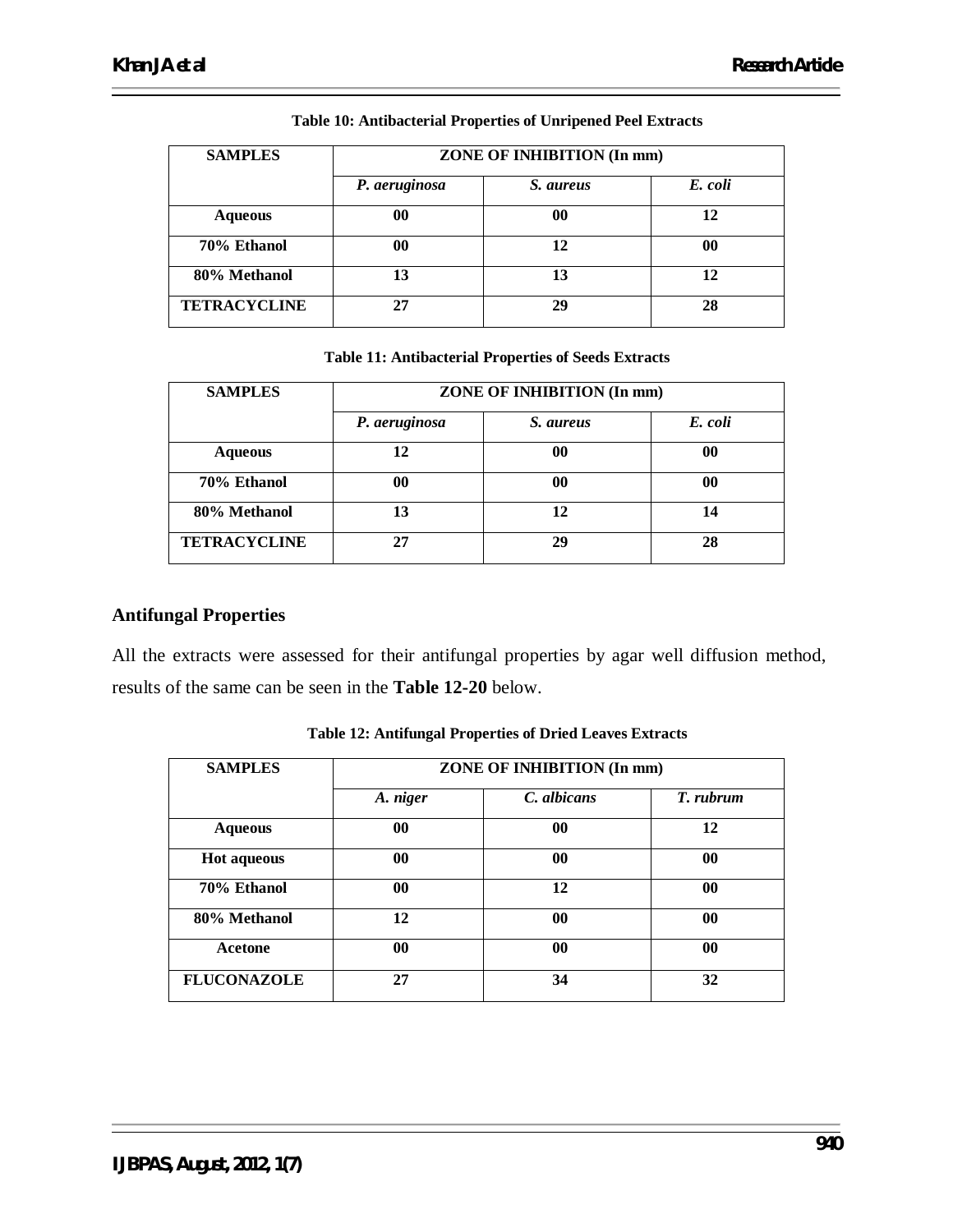| <b>SAMPLES</b>     | ZONE OF INHIBITION (In mm) |             |           |
|--------------------|----------------------------|-------------|-----------|
|                    | A. niger                   | C. albicans | T. rubrum |
| <b>Aqueous</b>     | 11                         | $\bf{00}$   | $\bf{00}$ |
| <b>Hot aqueous</b> | 00                         | 00          | 00        |
| 70% Ethanol        | 00                         | 00          | $\bf{00}$ |
| 80% Methanol       | $\bf{00}$                  | $\bf{00}$   | $\bf{00}$ |
| Acetone            | 11                         | $\bf{00}$   | $\bf{00}$ |
| <b>FULCONAZOLE</b> | 27                         | 34          | 32        |

### **Table 13: Antifungal Properties of Green Leaves Extracts**

### **Table 14: Antifungal Properties of Stem Extracts**

| <b>SAMPLES</b>     | ZONE OF INHIBITION (In mm) |             |           |
|--------------------|----------------------------|-------------|-----------|
|                    | A. niger                   | C. albicans | T. rubrum |
| <b>Aqueous</b>     | 00                         | 00          | $\bf{00}$ |
| <b>Hot aqueous</b> | 00                         | 00          | $\bf{00}$ |
| 70% Ethanol        | 00                         | $\bf{00}$   | $\bf{00}$ |
| 80% Methanol       | 00                         | $\bf{00}$   | $\bf{00}$ |
| Acetone            | 00                         | $\bf{00}$   | $\bf{00}$ |
| <b>FULCONAZOLE</b> | 27                         | 34          | 32        |

#### **Table 15: Antifungal Properties of Root Extracts**

| <b>SAMPLES</b>     | ZONE OF INHIBITION (In mm) |             |           |
|--------------------|----------------------------|-------------|-----------|
|                    | A. niger                   | C. albicans | T. rubrum |
| <b>Aqueous</b>     | 00                         | $\bf{00}$   | 00        |
| <b>Hot aqueous</b> | 00                         | 13          | 00        |
| 70% Ethanol        | 12                         | $\bf{00}$   | 00        |
| 80% Methanol       | 00                         | $\bf{00}$   | 00        |
| Acetone            | 00                         | $\bf{00}$   | 00        |
| <b>FULCONAZOLE</b> | 27                         | 34          | 32        |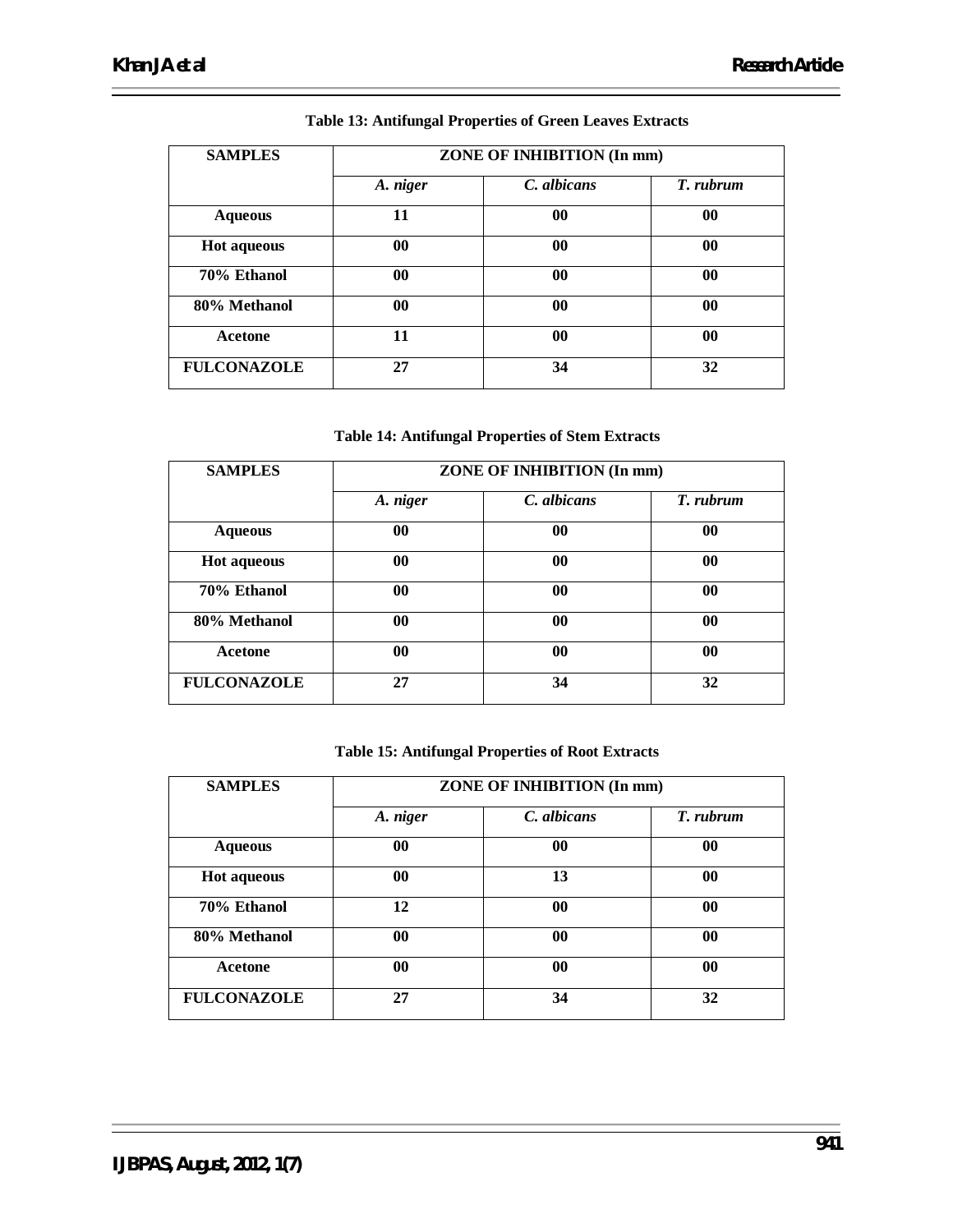| <b>SAMPLES</b>     | ZONE OF INHIBITION (In mm) |             |           |
|--------------------|----------------------------|-------------|-----------|
|                    | A. niger                   | C. albicans | T. rubrum |
| <b>Aqueous</b>     | 00                         | 12          | 00        |
| <b>Hot aqueous</b> | 00                         | $\bf{00}$   | 00        |
| 70% Ethanol        | $\bf{00}$                  | $\bf{00}$   | $\bf{00}$ |
| 80% Methanol       | $\bf{00}$                  | $\bf{00}$   | 00        |
| <b>Acetone</b>     | 00                         | $\bf{00}$   | $\bf{00}$ |
| <b>FULCONAZOLE</b> | 27                         | 34          | 32        |

### **Table 16: Antifungal Properties of Ripened Pulp Extracts**

### **Table 17: Antifungal Properties of Unripened Pulp Extracts**

| <b>SAMPLES</b>     | ZONE OF INHIBITION (In mm) |             |           |
|--------------------|----------------------------|-------------|-----------|
|                    | A. niger                   | C. albicans | T. rubrum |
| <b>Aqueous</b>     | 00                         | 14          | 00        |
| 70% Ethanol        | 15                         | 00          | 12        |
| 80% Methanol       | 12                         | 18          | 00        |
| <b>FULCONAZOLE</b> | 27                         | 34          | 32        |

### **Table 18: Antifungal Properties of Ripened Peels Extracts**

| <b>SAMPLES</b>     | ZONE OF INHIBITION (In mm) |             |           |
|--------------------|----------------------------|-------------|-----------|
|                    | A. niger                   | C. albicans | T. rubrum |
| <b>Aqueous</b>     | $\bf{00}$                  | 13          | 00        |
| <b>Hot aqueous</b> | 00                         | $\bf{00}$   | 00        |
| 70% Ethanol        | 00                         | $\bf{00}$   | 00        |
| 80% Methanol       | 00                         | $\bf{00}$   | 00        |
| Acetone            | $\bf{00}$                  | $\bf{00}$   | 00        |
| <b>FULCONAZOLE</b> | 27                         | 34          | 32        |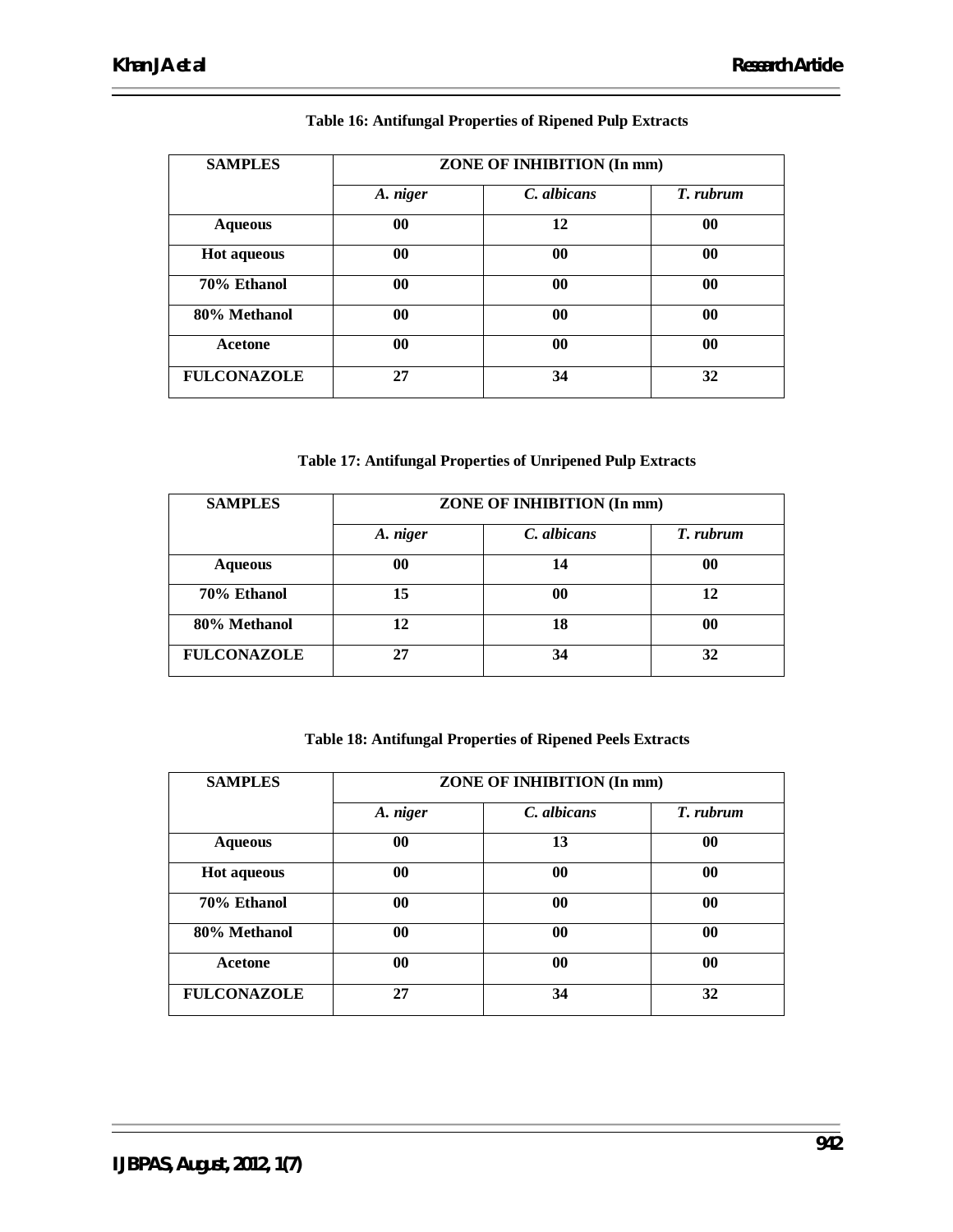| <b>SAMPLES</b>     | ZONE OF INHIBITION (In mm) |             |           |
|--------------------|----------------------------|-------------|-----------|
|                    | A. niger                   | C. albicans | T. rubrum |
| Cold aqueous       | 00                         | 00          | $\bf{00}$ |
| 70% Ethanol        | 00                         | 00          | $\bf{00}$ |
| 80% Methanol       | 00                         | 00          | $\bf{00}$ |
| <b>FULCONAZOLE</b> | 27                         | 34          | 32        |

**Table 19: Antifungal Properties of Unripened Peel Extracts**

|  |  | <b>Table 20: Antifungal Properties of Seeds Extracts</b> |  |
|--|--|----------------------------------------------------------|--|
|--|--|----------------------------------------------------------|--|

| <b>SAMPLES</b>     | ZONE OF INHIBITION (In mm) |             |           |
|--------------------|----------------------------|-------------|-----------|
|                    | A. niger                   | C. albicans | T. rubrum |
| <b>Aqueous</b>     | 13                         | 15          | 13        |
| 70% Ethanol        | 10                         | 00          | 00        |
| 80% Methanol       | 00                         | 14          | 16        |
| <b>FULCONAZOLE</b> | 27                         | 34          | 32        |

# **DISCUSSION**

Herbal medicines are valuable and readily available resources for primary health care system. Undoubtedly the plant kingdom still holds many species of the plant containing substances of medicinal values that are yet to be discovered, though large numbers of plants are constantly being screened for this antimicrobial properties but more pharmacological investigation is necessary.

Plant extracts were prepared using solvents like cold aqueous, hot aqueous, 70% ethanol, 80% methanol and acetone by solvent extraction procedures as has been done earlier by **[6, 7]**.

Antibacterial and antifungal properties of prepared extracts were assessed by the help of agar well diffusion method of **Kirby Bauer** as has been used earlier by **[1, 6, 9]**.

In case of antibacterial assay of dried leaf, green leaf, ripe pulp, ripe peel, root, stem, unripe pulp, unripe peel, seeds maximum zone of inhibition of 15mm, 12mm, 12mm, 13mm, 13mm, 28mm,15mm, 13mm, 14mm against *Staphylococcus aureus, Escherichia coli, Pseudomonas aeruginosa, Escherichia coli, Pseudomonas aeruginosa,*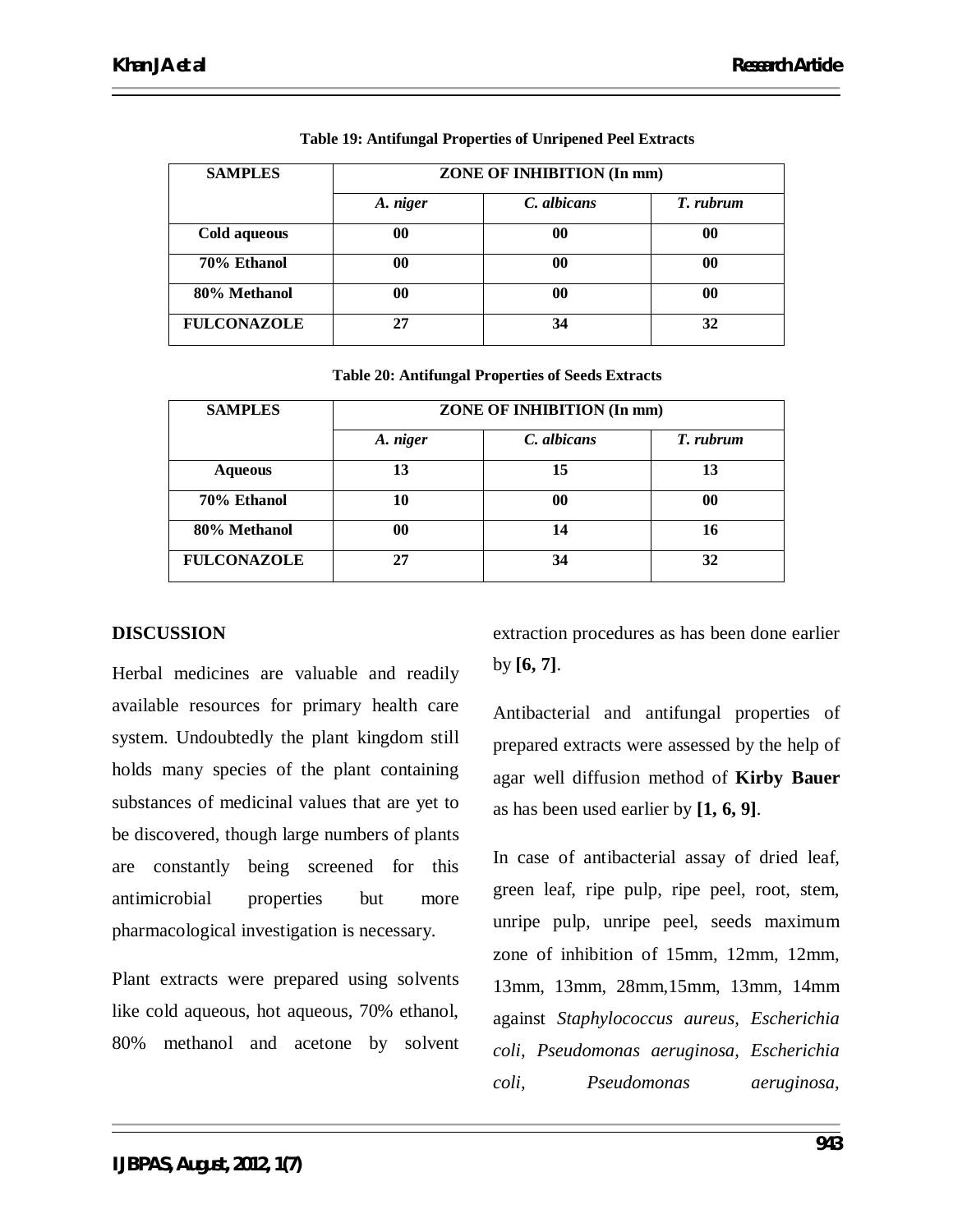*Staphylococcus aureus, Pseudomonas aeruginosa, Staphylococcus aureus, Escherichia coli* were seen respectively.

Similarly, in case of antifungal assay of dried leaf, green leaf, ripe pulp, ripe peel, root, unripe pulp, seeds maximum zone of inhibition of 12mm, 11mm, 12mm, 13mm, 13mm, 18mm, 15mm against *Trichophyton rubrum, Aspergilus niger, Candita albicans, Candita albicans, Candita albicans, Candita albicans, Candita albicans* was observed respectively*.* However in stem and unripe peel no zone of inhibition is seen.

Nearly all the extracts used in the study were effective against bacterial and fungal pathogens however hot aqueous extract of ripe peel and 80 % methanol extract of unripe pulp showed best results against both bacterial and fungal pathogens showing a zone of inhibition of 13mm and 18mm against the *Escherichia coli* and *Candita albicans*  respectively*,* the zone was comparable to the zone of inhibition formed by standard drugs Tetracycline and Flucanazole used in the study. So it can be said that hot aqueous extract of ripe peel and 80 % methanol extract of unripe pulp could be used as an effective drug after proper pharmacological evaluation. Earlier water and organic extracts have been shown to be effective by **[5]**; methanol

extracts by **[6]**; methanol extracts by **[7]**; cold water extracts by **[9]**.

# **CONCLUSION**

Based on the above research work it can be concluded that *carica papaya* can be very good source for herbal drug and specially the solvent like cold aqueous, hot aqueous, 70% ethanol, 80% methanol and acetone can be explored further for the extraction of antimicrobials by more sophisticated procedures for extraction in order to increase the yield.

Further work also includes the further pharmacological investigation of the solvents extracts and also the investigation of phytochemicals responsible for antimicrobial activity.

# **ACKNOWLEDGEMENT**

We are thankful to the Management and Staff of **MRD LifeSciences (P) Limited**, Lucknow, we are also thankful to God without whose consent nothing is possible.

# **REFERENCE**

- **[1]** Delbridge A and Bernard JRL, The Macquarie Concise Dictionary, The Macquarie Library, Sydney, 1988.
- **[2]** Echeverri F, Torres F, Quinones W, Cardona G, Archbold R, Roldan J, Brito I, Luis JG, and Lahlou EH, Danielone. a